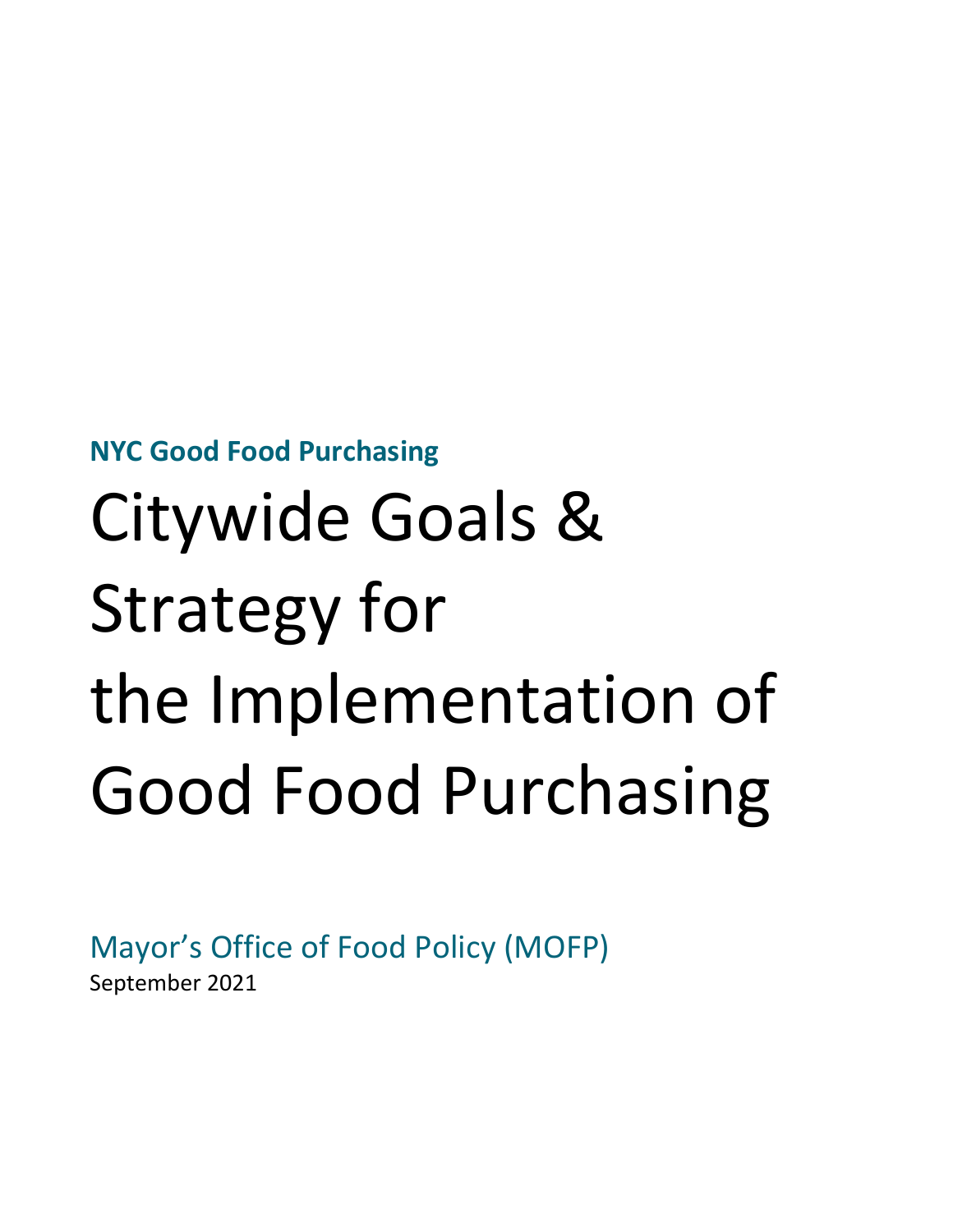## **INTRODUCTION**

What do we know about our food?

That should be an easy question. Yet until now, information about where The City of New York's \$500m yearly food expenditures go, where our food comes from and how it is produced have been hard to measure. Working across different agencies who purchase food, with thousands of vendors and a complex bidding process, understanding where our food comes from and how it impacts us is more challenging than it should be.

**This, our first-ever Citywide Goals & Strategy for the Implementation of Good Food Purchasing, is the new baseline. Today we establish a transparent, clear foundation for tracking The City of New York's food purchasing: who supplies our food, what we serve and to whom, and how we are performing against (5) key values** each tied to clear data and metrics: nutrition, support for local economies, a valued food production and delivery workforce, environmental sustainability and animal welfare.

**We are committed to helping New Yorkers understand more about their food, and to a procurement strategy that inspires new ways of thinking about our food** and drives positive change across the local, regional and even global food system with the purchasing power of The City of New York.

This report is a first step, as we embark on the complex and often challenging process of building the infrastructure to track the impact of our food purchasing. This means building data systems and processes to ensure we are getting the information we need, and then becoming radically transparent in sharing this information with all stakeholders. Progress in the implementation of GFP depends not only on the actions of the City of New York, but also on changes across the entire food system. The City's 10 Year Food Policy Strategy[, FoodForward NYC,](http://nyc.gov/foodforward) outlines the way the City will advocate on the state and federal level and partner on the regional level to help bring along the system change necessary to increase the pipeline of good food. While we are making great progress, not every metric, every vendor or every meal will reflect what we hope to achieve over time. By assessing progress and tracking key metrics over time, we can hold ourselves to higher standards, and provide transparency about how we're reaching for success. **What follows is an overview of our performance to date; key data; an overview of our goals and relationship to the "Good Food Purchasing" framework and our action plans for continued progress.** 

Institutional food purchasing is an enormous lever for change and a critical tool for equity. Together, we can deliver higher-quality food and make progress on climate, animal welfare, workers' rights and supporting minority and women owned businesses. We value your partnership and feedback as we strive to feed New Yorkers and bring a dynamic new value system to The City of New York's procurement of food and ultimately meals for our residents.

Kate Machinju

Kate MacKenzie, MS RD Executive Director, Mayor's Office of Food Policy September 2021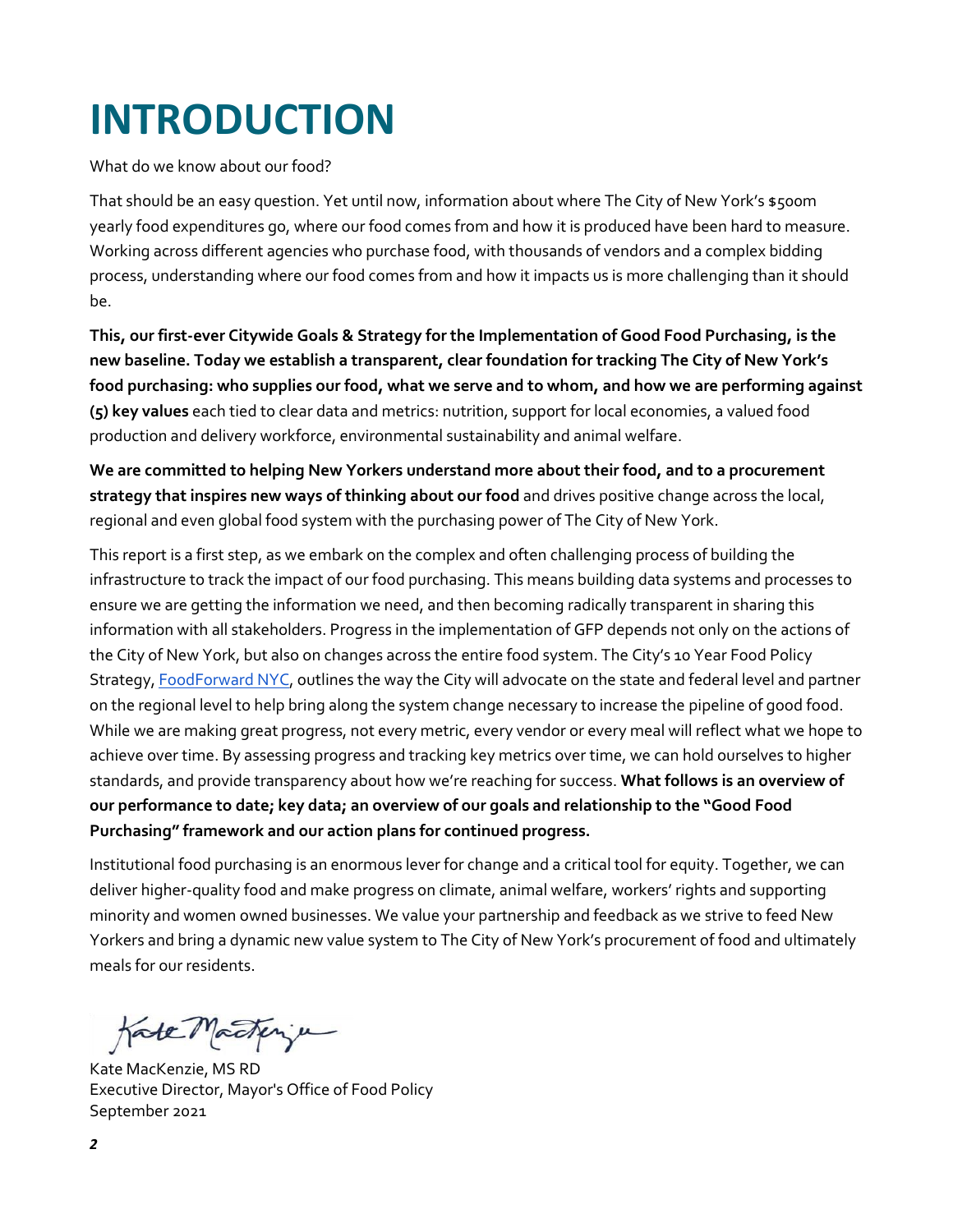## Key Takeaways

- NYC agencies and their suppliers have completed, for the first time ever, a rigorous data collection, analysis, and strategic planning process showing a strong commitment to prioritizing values based procurement.
- In total, over \$200 million annually in NYC food purchases across 7 city departments and agencies who provide food to 1 million students, as well as families, seniors and other vulnerable populations were evaluated in FYI 2019.
- The City of New York continues to make clear progress in the area of nutrition, with NYC agencies exceeding initial goals and procuring more whole and minimally processed foods, more seafood and less red and processed meat than other regions.
- The City of New York's assessment also reflects strong performance in "Valued Workforce," with more than \$15.8 million at unionized or worker-owned sites based on purchasing data provided in Fiscal Year (FY) 2019.
- Investments in "Local Economies" surpassed other regions participating in Good Food Purchasing with over 15% of food purchases from local family-owned and operated businesses in FY 2019.
- The Department of Education is the largest purchaser of food and drives overall procurement results for FY 2019.
- As is true for many cities nationally, "Environmental Sustainability" and "Animal Welfare" show the most room for improvement and positive impact on regional and national food systems.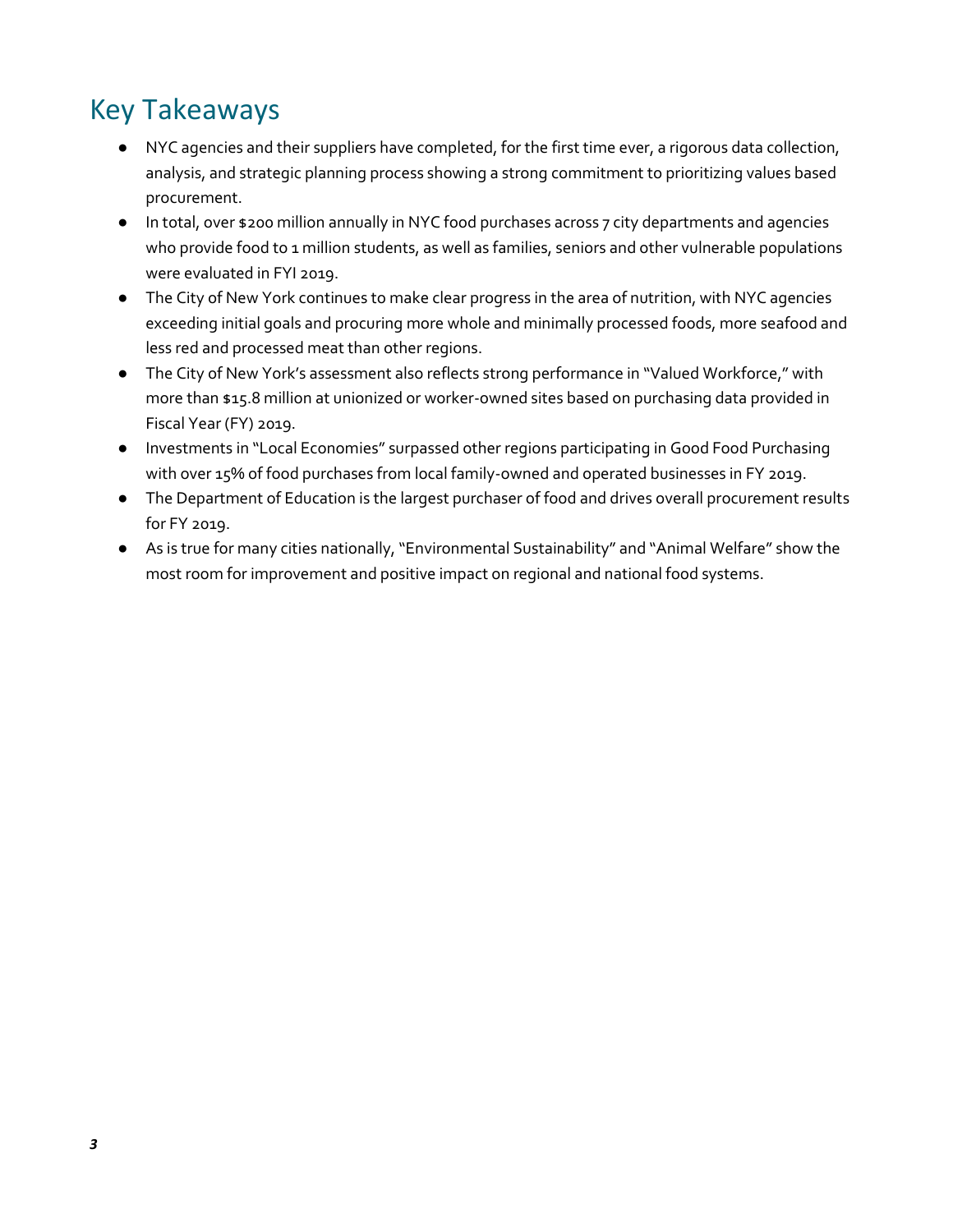### *Why is NYC implementing the Good Food Purchasing framework?*

The City of New York serves over 230 million meals and snacks every year to over a million New Yorkers, including public school students, seniors, homeless individuals and families, and patients in our public hospitals. These New Yorkers, often our most vulnerable residents, deserve delicious, healthy and highquality food. The City aims to continuously improve the food it purchases and serves.

**In order to improve the quality of the City's food, we need a deeper understanding of where it comes from**. This can include the environmental and animal welfare conditions of the food procured, the well-being of the workers producing the food, whether the food is purchased locally, from a small or minority and women-owned business, and of course the nutritional profile of the food itself.

**But finding out more about the City's food is harder than it looks**. Think about your own experience in a grocery store or a restaurant - it is uncommon to know much more about the food you purchase beyond what type of food it is - an apple or a roast chicken - and how much it costs. New York City faces a similar challenge, at a much larger scale. This is largely due to the fact that the U.S. food system is highly fragmented, and there are not consistent data standards around the various dimensions of food production.

This is where the Good Food Purchasing framework comes in. This framework, developed by The Center for [Good Food Purchasing,](https://goodfoodpurchasing.org/) who is partnered with The City of New York on this effort, is a values-based procurement framework that helps institutions better understand the source of the food they purchase, and provides a methodology to quantify the impact of that food along five core values: nutrition, local economies, valued workforce, environmental sustainability, and animal welfare. **Launched in Los Angeles in 2012, the National Good Food Purchasing Program now incorporates dozens of institutions and agencies in cities across the country, with more than \$1 billion in annual food spend leveraged**.

The City of New York is working to implement the framework across all its agencies. By taking advantage of these strategic tools to help collect accurate data about its food supply chain and identify the most high impact actions to improve upon, the City can then better align our purchases with our values.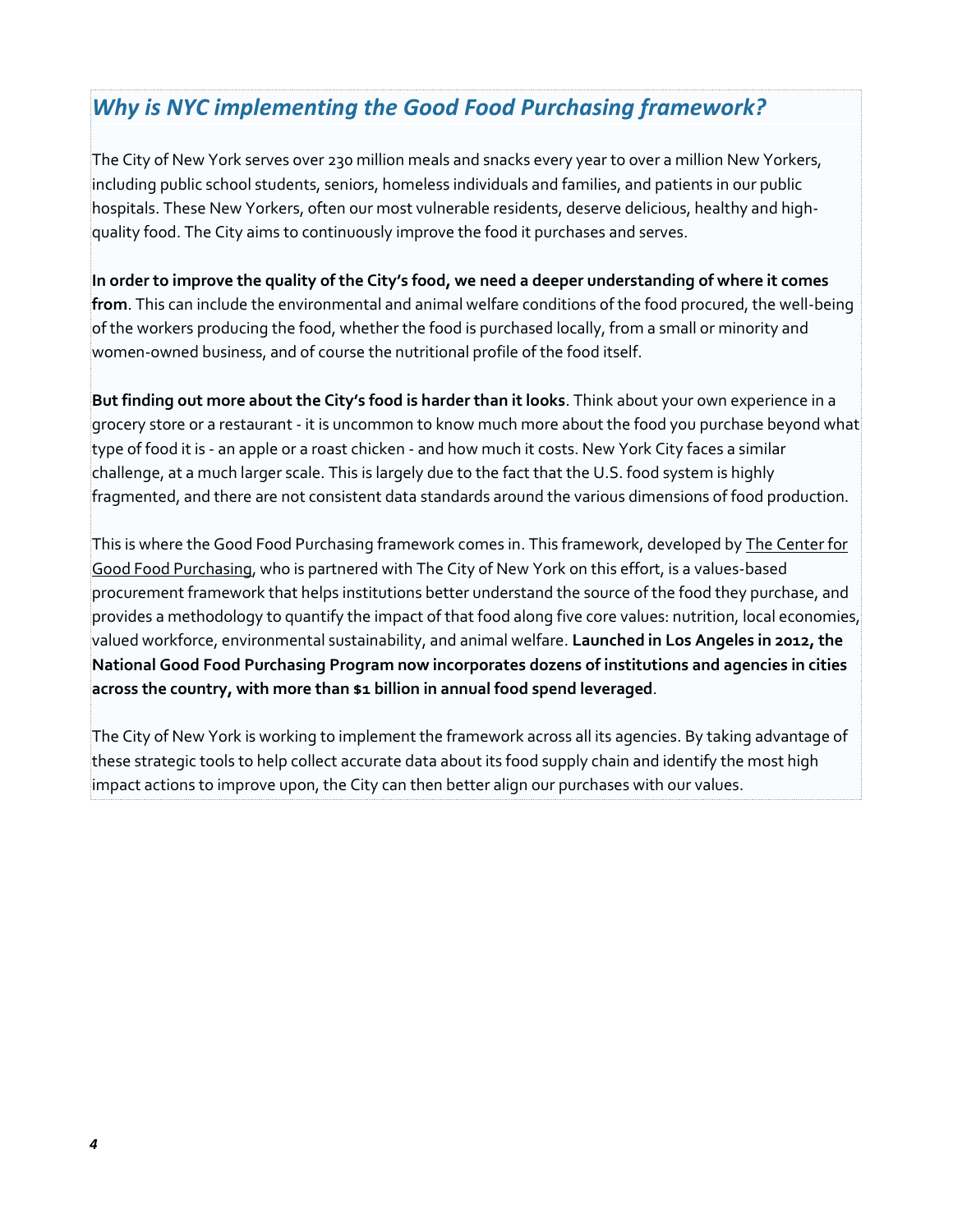## **BACKGROUND**

## How the City Purchases Food

The City purchases \$500 million worth of food each year. This money is spent by many different departments with varying missions, all serving New Yorkers with very different needs. The Department of Education (DOE) is the largest food purchaser, typically spending about \$200 million annually. The amount each agency spends varies greatly. The Department for the Aging (DFTA) spends about \$55 million annually. The Department of Homeless Services (DHS) spends about \$45 million annually, while the Human Resources Administration (HRA)<sup>1</sup> spends about \$16 million annually. NYC Health & Hospitals Corporation (NYC H+H) spends about \$20 million annually. The Department of Correction (DOC) spends about \$16 million annually. The Administration for Children's Services (ACS) spends \$1 million annually.

Other agencies also make micro-purchases of food, run food pantries, or lease property to food businesses.

**In addition to serving vastly different populations and varying budget sizes, City food contracts can take on many different forms based on operational considerations of the agency or how the contracts are funded.** For these reasons, only \$200M of the \$500M total food spend was analyzed for this report.

For example, the Department of Citywide Administrative Services (DCAS) buys food directly for DOC, ACS, and HRA via competitive sealed bids, in which a bidder submits their best price, and the award is made to the lowest responsive, responsible bidder or bidders. In comparison, DFTA and DHS have contracts with vendors for a full range of human services such as operating senior centers or homeless shelters that may include the provision of meals.

The legal framework for the City's procurement process itself is governed by New York State's General Municipal Law. Core to the intent of this process is ensuring both robust competition and a fair process. However, by its nature the process can also be complex and hard to understand. It is not surprising therefore that thousands of City staff work on procurement issues every day. The City, led by the Mayor's Office of Contract Services (MOCS), is constantly working to streamline its procurement processes.

As the City seeks to implement the Good Food Purchasing framework, it needs to understand the different pathways and processes each agency undertakes to purchase food in order to identify the most strategic areas to intervene and integrate Good Food Purchasing framework elements.

## **Good Food Purchasing Implementation to Date**

The City's top seven food purchasing agencies currently participate in Good Food Purchasing. The first agencies to adopt Good Food Purchasing were DOE and NYC H+H, working with the Center for Good Food Purchasing to collect data and release a baseline assessment, covering FY 2017 and 2018. DHS, DOC, HRA and ACS are releasing baseline reports for FY 2019, thus effectively making the Good Food Purchasing framework

 $^{\rm 1}$  The annual estimates are based on FY 2019 actuals and will vary year to year and in particular due to the COVID19 pandemic.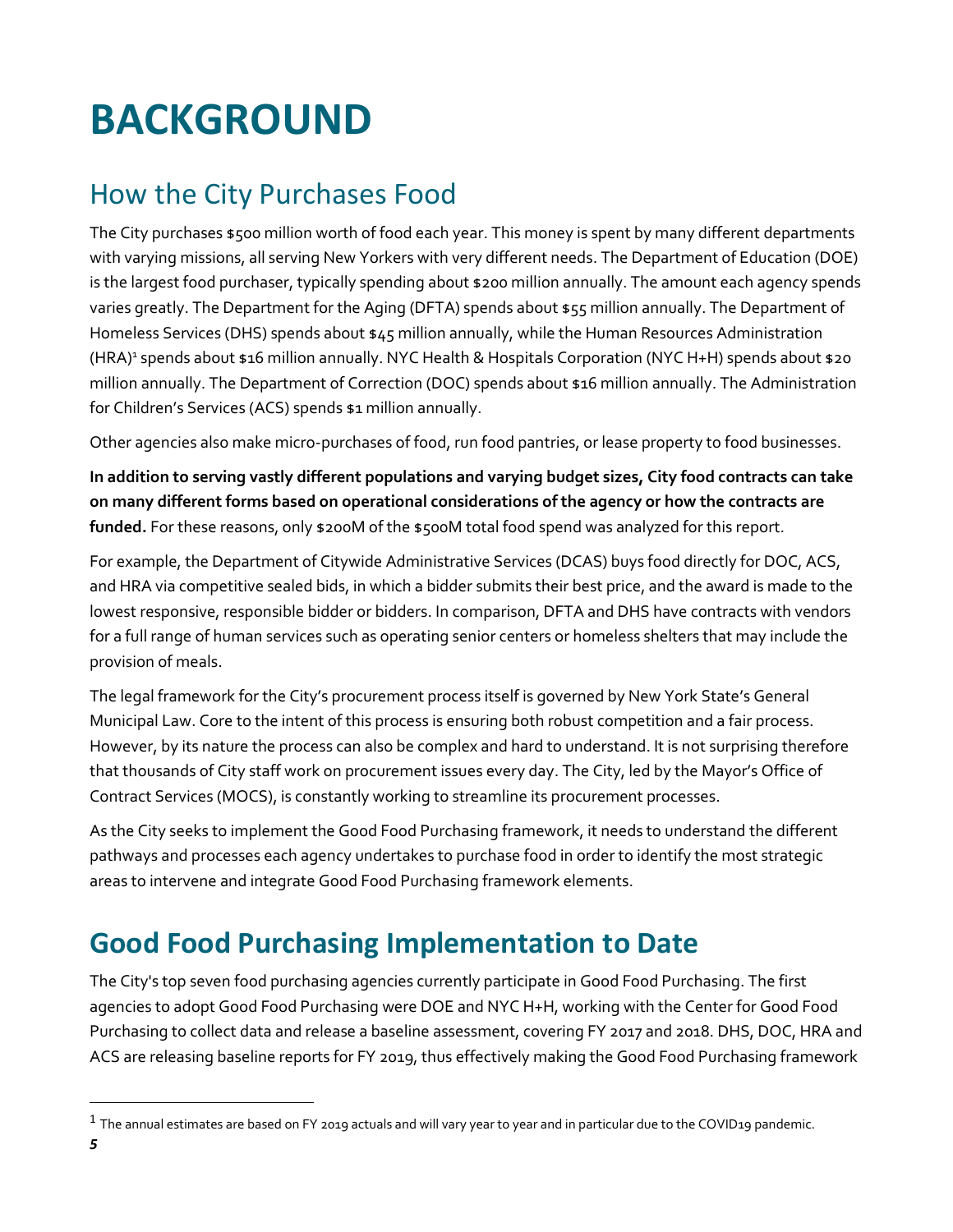a citywide effort. As the City continues to further its efforts around Good Food Purchasing, we hope to bring on those additional agencies with micro-food purchases.

**Baseline assessments are critical for a successful launch of the program, and it has taken agencies and the Center, working closely with City vendors, much time and work to identify and collect the relevant data.** Once baseline assessments were complete the agencies transitioned to action planning, using the data on their food purchasing to inform areas of opportunity.

Although DFTA has been actively involved in the implementation of GFP citywide, it does not have a baseline assessment or action plan at this time. This is because DFTA's food provision is done by hundreds of small providers, mostly older adult centers who are contracted by the City to provide social services, including meal provision. These centers, therefore, indirectly purchase food. This model represents a particularly hard data collection challenge - far greater than other agencies' food purchasing model. Therefore, the City is developing a tailored data collection model. Once operational, a baseline assessment and action plan will be developed.

Similarly, DHS's food procurement includes both direct and indirect purchasing of food. DHS's current assessment and action plan are focused only on its direct purchasing. Once the City develops a data collection model for indirect purchasing with DFTA's providers, it can be tested out with DHS's providers.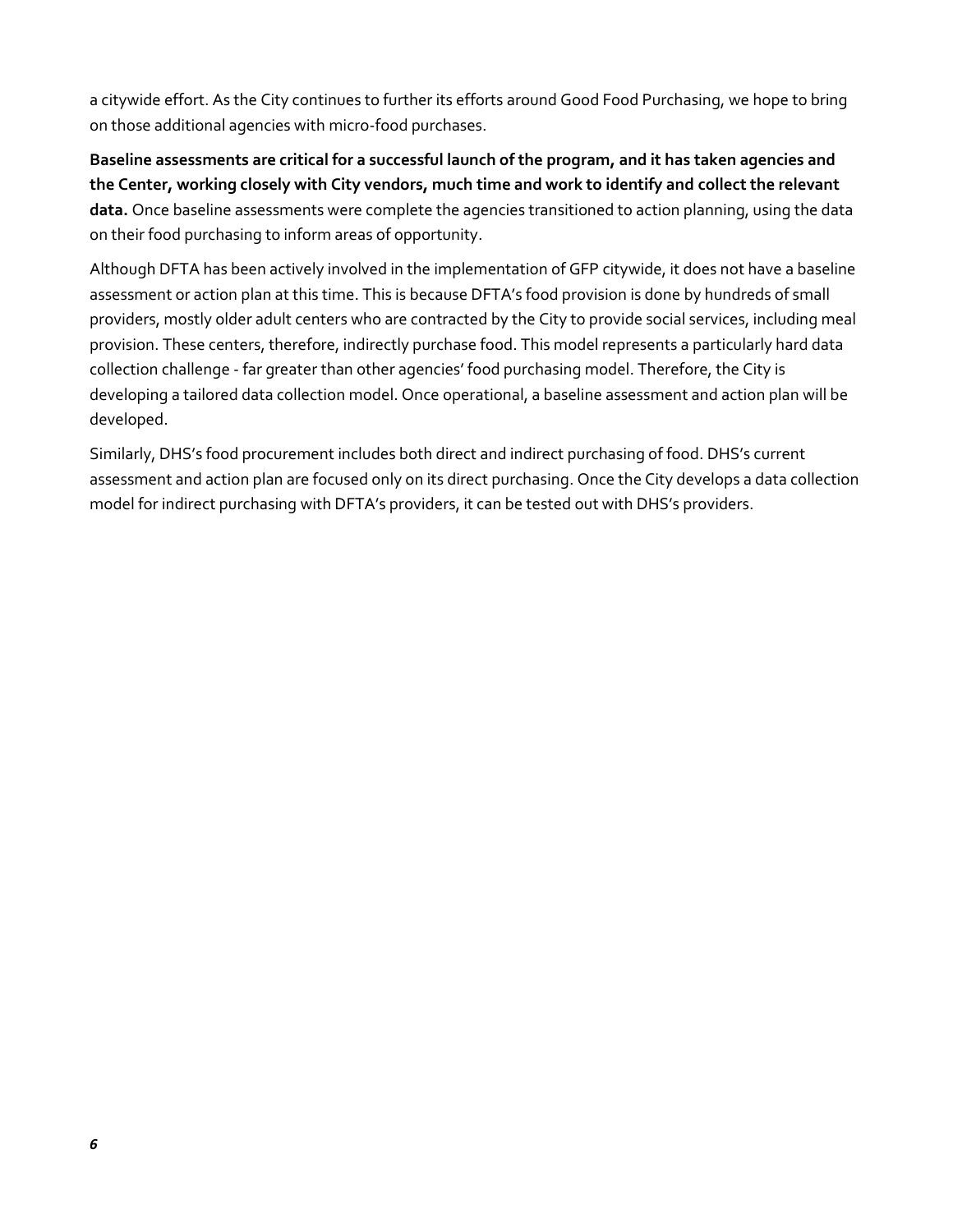## **CITYWIDE GOALS & STRATEGIES**

### **Steps for the implementation of Good Food Purchasing:**

#### **STEP 1: DATA COLLECTION.**

Accurate data allows City agencies and partners to develop assessments and to identify strategic opportunities and priorities to set and advance GFP goals. Due to the fragmented and complex nature of the food system, it can take years to get a complete data set.

#### **STEP 2: INTEGRATION OF GFP INTO CONTRACTS.**

City agencies integrate the GFP framework into contracts by amending contract language. This process varies depending on specific agencies' governance structure, funding sources, contract cycle, product availability, etc., and requires extensive legal input to understand what is allowable within the current regulatory environment.

#### **STEP 3: STREAMLINING THE CITY'S PROCUREMENT PROCESS.**

The City's procurement process can be difficult for small food vendors to navigate. The City continues to improve its technology systems and is exploring innovative ways to make it easier to contract with the City. The City will also work to identify marketing opportunities around GFP.

#### **STEP 4: ADVOCACY FOR SYSTEMS CHANGE IN SUPPORT OF GOOD FOOD PURCHASING.**

Successful implementation of GFP depends not only on the actions of the City of New York but also on changes across the food system that support the creation of new food products and vendors that align with the values of GFP. [FoodForward NYC](http://nyc.gov/foodforward) outlines how the City will advocate on the state and federal level  $\frac{1}{2}$ and partner on the regional level to help bring along the system change necessary to increase the pipeline of good food. These actions are outside the scope of this document but essential for long term success.

### **...and iterate**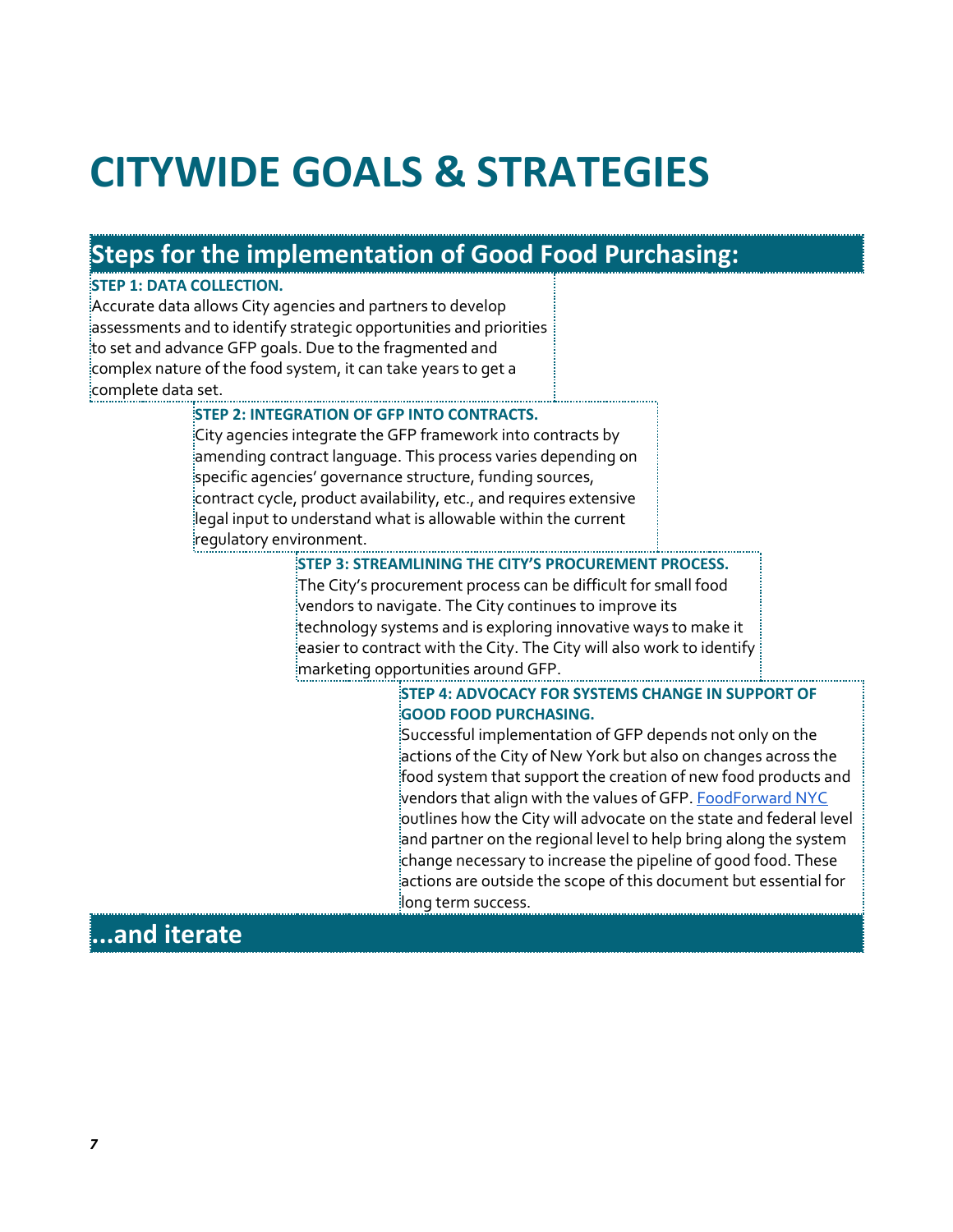The Citywide goals were developed based on the results of the baseline assessments and what previous experience from across the nation suggests would be ambitious yet achievable goals. The agency action plans, and the citywide strategies outline the actions that the City intends to take to reach these goals. With that in mind, these goals and the agencies' action plans should be read as living documents - to be updated annually based on updated learnings from future assessments, operational opportunities and challenges, and ever-evolving supply chain dynamics.

## **Citywide Goals**

| Percent food spend:                                   | <b>Actual - FY 2019</b> | <b>Goal - FY 2022</b> | <b>Goal - FY 2025</b> |
|-------------------------------------------------------|-------------------------|-----------------------|-----------------------|
| <b>Total Food Spend</b><br>Captured                   | 74%                     | 90%                   | 100%                  |
| <b>Full Sourcing Details</b>                          | 7%                      | 20%                   | 60%                   |
| Percent qualified city<br>spent on:                   | <b>Actual - FY 2019</b> | <b>Goal - FY 2022</b> | <b>Goal - FY 2025</b> |
| <b>Local Economies</b>                                | 15%                     | 15%                   | 22%                   |
| <b>M/WBE</b>                                          | о%                      | 3%                    | 5%                    |
| Environmental<br>Sustainability                       | 1%                      | 5%                    | 15%                   |
| <b>Raise Without Routine</b><br><b>Antibiotic Use</b> | 27%                     | 25%                   | 30%                   |
| <b>Valued Workforce</b>                               | 8%                      | 9%                    | 15%                   |
| <b>Animal Welfare</b>                                 | 3%                      | 5%                    | 15%                   |
| <b>Nutrition</b>                                      | 77%                     | 90%                   | 90%                   |
| <b>Whole/Minimally</b><br><b>Processed</b>            | 25%                     | 33%                   | 46%                   |

### **Agency Assessments & Action Plans**

The assessments and action plans for the following agencies are the backbone of the Citywide goals: Administration for Children's Services Department of Correction Department of Education Department for Homeless Services Human Resources Administration NYC Health + Hospitals They can be found at: nyc.gov/gfp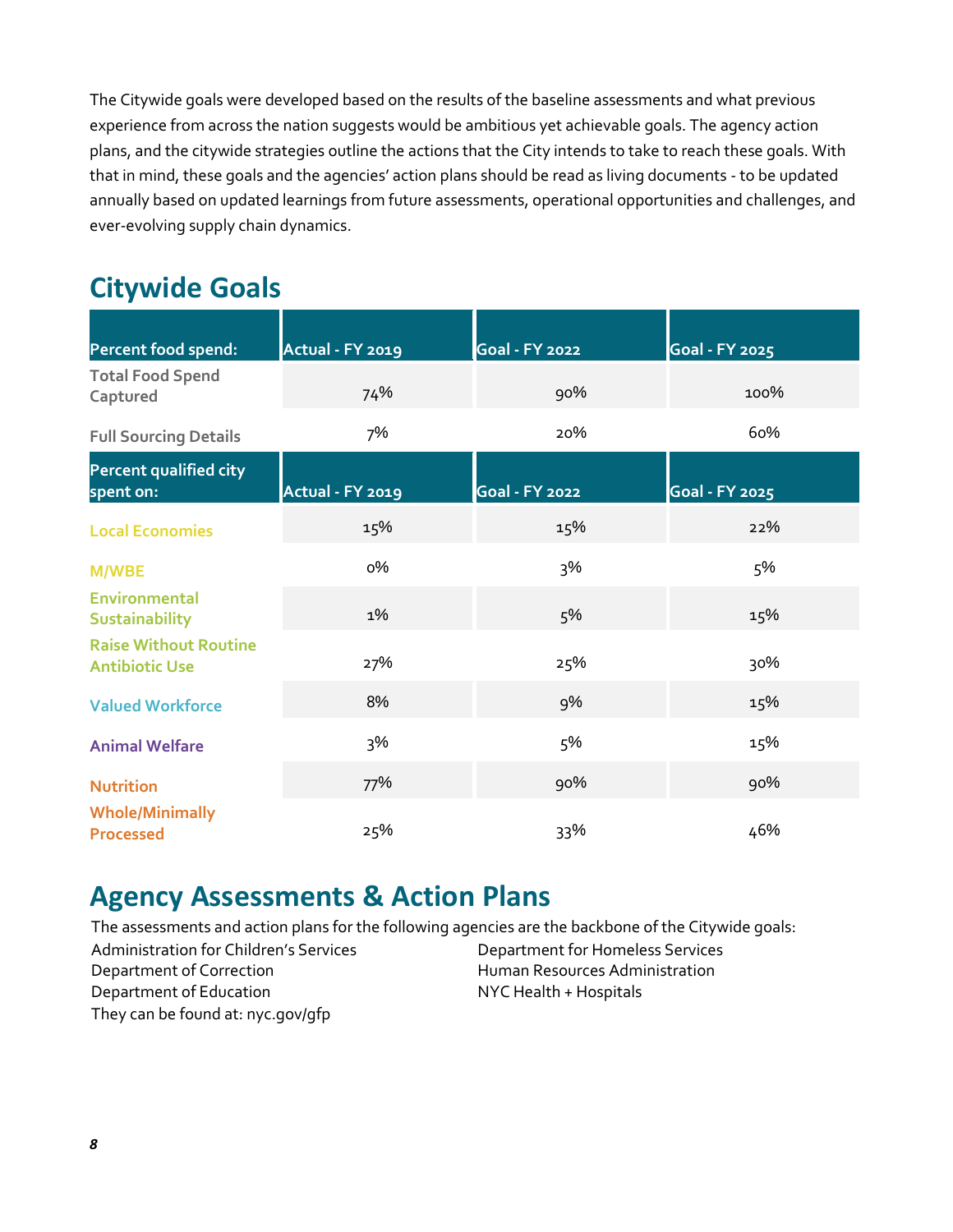## **Citywide Strategy**

The Citywide strategy, led by the Mayor's Office of Food Policy (MOFP), is intended to assist each agency to implement their own action plan, as well as to support outreach and communications and promote systems change.

#### **1. DATA COLLECTION**

● Work with the Center to improve data quality standards, ensure integration into contract language and their accurate implementation.

#### **2. INTEGRATION OF GFP INTO CITY CONTRACTS**

General

- Develop a "library" of legal procurement best practices.
- Conduct landscape analysis of contracts governing City owned or leased properties including cafes, restaurants and commissaries.

Local Economies

● Explore opportunities for collaborative purchasing strategies across agencies or smaller contract sizes to encourage smaller vendors.

Environmental Sustainability

- Explore partnerships with external stakeholders for accurate carbon accounting, including ways to identify foods that are carbon sinks that can be integrated into City procurement.
- Explore potential implementation of pesticide-free affidavit for produce procurement.
- Leverage existing City sustainable food programs and imagine new initiatives in service of GFP Animal Welfare
	- Understand implications of citywide meat reduction strategies and policies for alignment with AW goals.
	- Continue to increase the amount and variety of minimally processed plant-based entrees purchased and prepared by the City so that by FY2025 less than 25% of meat purchased by the City is red meat or highly processed meat.

Valued Workforce

● Explore ways to integrate worker-driven social responsibility into City procurement.

Nutrition

Explore ways to incorporate experiential and traditional and culturally appropriate food, nutrition, or agricultural education activities in program planning.

#### **3. STREAMLINING THE CITY'S PROCUREMENT PROCESS**

- Develop a list of potential vendors that are compatible with the GFP framework that agencies can refer to.
- Explore different ways to make it easier for food vendors to do business with the City, including, potentially, by doing one or more of the following:
	- Undertaking a study to identify ways to streamline the City's internal procurement processes to make them even more efficient.
	- Reviewing supplier diversification best practices, determine viability and implementation timeline for relevant elements.
	- Exploring opportunities to partner with organizations that support farmers and M/WBEs to provide technical assistance to potential vendors on applying to City contracts.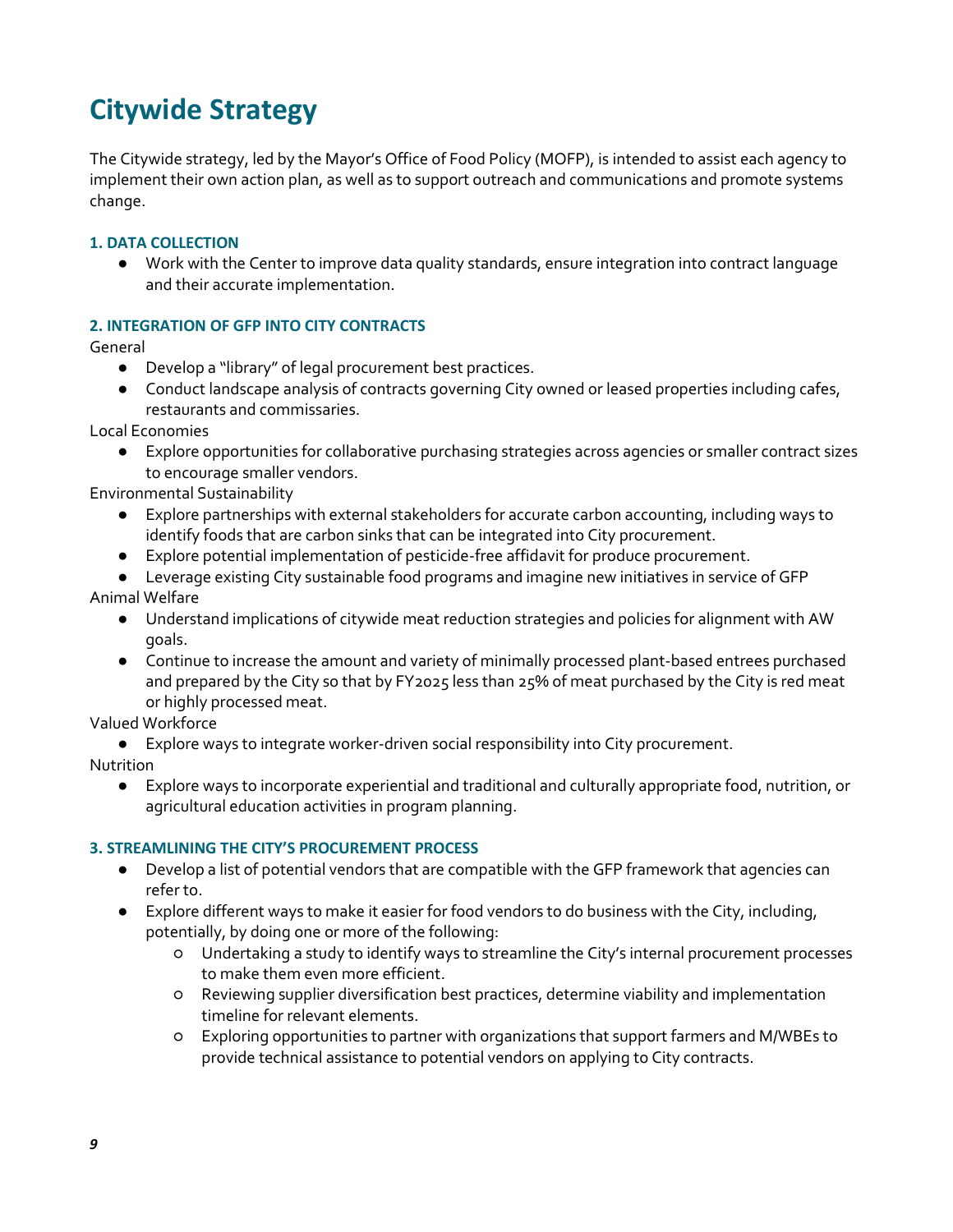#### **4. ADVOCACY FOR SYSTEMS CHANGE IN SUPPORT OF GOOD FOOD PURCHASING**

- Advocate on the federal and state level for policies that increase transparency and develop consistent data collection standards around working conditions, animal welfare and different dimensions of environmental sustainability.
- Work with the USDA to bring more plant-based proteins into the National School Lunch program
- Advocate on the federal and state level for increased food budgets or subsidies for food that align with the values of GFP.
- Explore federal funding opportunities for investments in commissary kitchens and distribution centers to enable the City to provide more whole and minimally processed foods.
- Advocate for federal research into the environmental impacts of transportation and distribution of food that can inform City procurement policy.

#### **5. ENGAGEMENT AND COMMUNICATIONS**

- Convene quarterly with the New York City Good Food Purchasing Program Coalition.
- Work with agency and citywide leadership to ensure continued support and ownership of GFP.
- Develop a strategic communications plan that translates the complexities of GFP and municipal procurement for the public.